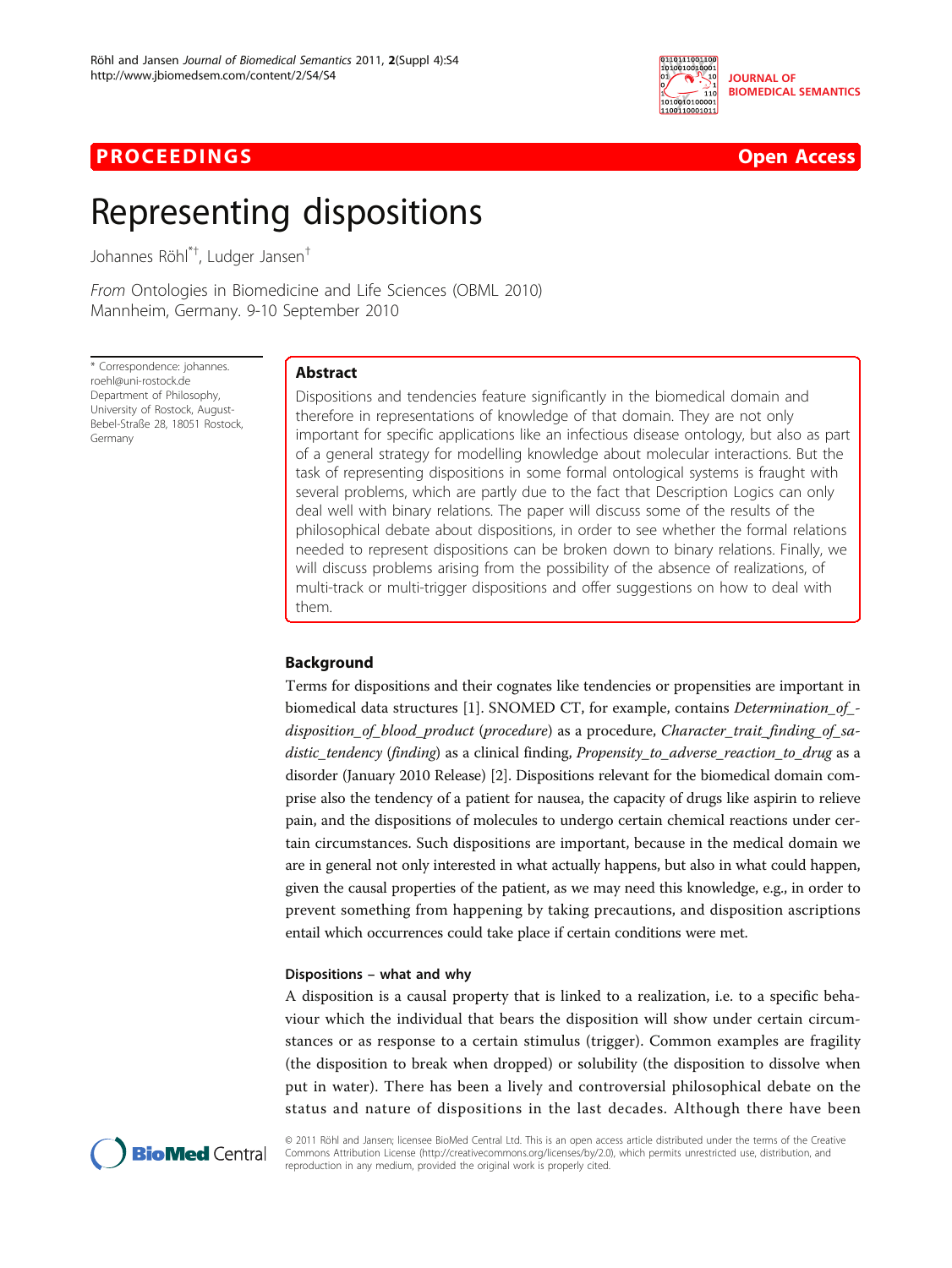attempts to eliminate dispositional concepts from scientific discourse (Carnap [[3](#page-11-0)], Quine [[\[4](#page-11-0)], pp. 8-11]) or to "reduce" dispositions to some other entities, usually nondispositional properties (Armstrong [[\[5](#page-11-0)], pp. 70-80]), these attempts are considered to be failures and a realist position has been defended by recent authors (Mumford [\[6](#page-11-0)], Ellis [\[7](#page-11-0),[8\]](#page-11-0), Molnar [\[9](#page-11-0)]) that takes dispositions seriously as a kind of properties in their own right. We adopt here such a realist position with respect to dispositions that can not only be supported by philosophical arguments, but is also close to a pre-philosophical understanding and adequate to scientific practice. Two aspects are central characteristics of dispositions [[10,6,9\]](#page-11-0): On the one hand, disposition ascriptions are ascriptions of properties like fragility or solubility to their bearers – properties that are causally relevant for processes that involve the disposition's bearer as a participant. Accordingly, dispositions are a subtype of properties. On the other hand, disposition ascriptions entail counterfactual conditionals. That a material entity x is the bearer of an instance d of a disposition type  $D$  implies that if  $x$  was under certain circumstances c of type C, x would participate in a realization process r of type R, the realization of the disposition. This counterfactual entailment of a disposition ascription expresses the relation of the disposition to a possible realization; one can say that dispositions "point beyond themselves" - namely to their realizations. We will briefly discuss two applications of dispositions in the ontology of biology and medicine that show why these features make dispositions crucial in many respects.

#### Applications (1): dispositions and interactions

A general feature of dispositions is that they can provide a connection between two major types of entities we recognize in our ontology: independent continuants and occurrents. [Basic Formal Ontology (BFO), cf. [[11\]](#page-11-0) Independent continuant entities are what we would think of as "things", i.e., entities that can change in time, but have no temporal parts. If a patient gains 10 kg, he changes in that respect, but his identity is not affected by that change. The heavier patient is the same person as before, not a later temporal part of a four-dimensional entity. On the contrary, occurrents are entities like events or processes that take place in time and have temporal parts (phases or stages): The second half of the final match of the soccer world cup is a temporal part of that final match. Independent continuants are the bearers of the dispositions, because dispositions are a subtype of properties and as such always need bearers. The realizations of dispositions are processes that have the bearers of the dispositions as participants.

When describing complex interactions, e.g. between types of molecules, one option is to model interactions as direct relations with the interaction partners as relata. This leads to relations of higher arity, depending on the number of interaction partners and also to a multiplication of relations, because every interaction type needs its own relation. As it is widely recommended to restrict oneself to a small set of basic binary relations [[12\]](#page-11-0), Schulz and Jansen [[13\]](#page-11-0) suggest the following reification strategy: As a first step, interaction processes are taken as occurrents, entities in their own right, to reduce the arity. The interaction process, then, stands in the binary relation, has\_participant, to two or more continuants. Dispositions for the respective interactions can then be ascribed to the potential participants of the interactions. In this fashion one can analyze complex interactions in terms of interaction processes and independent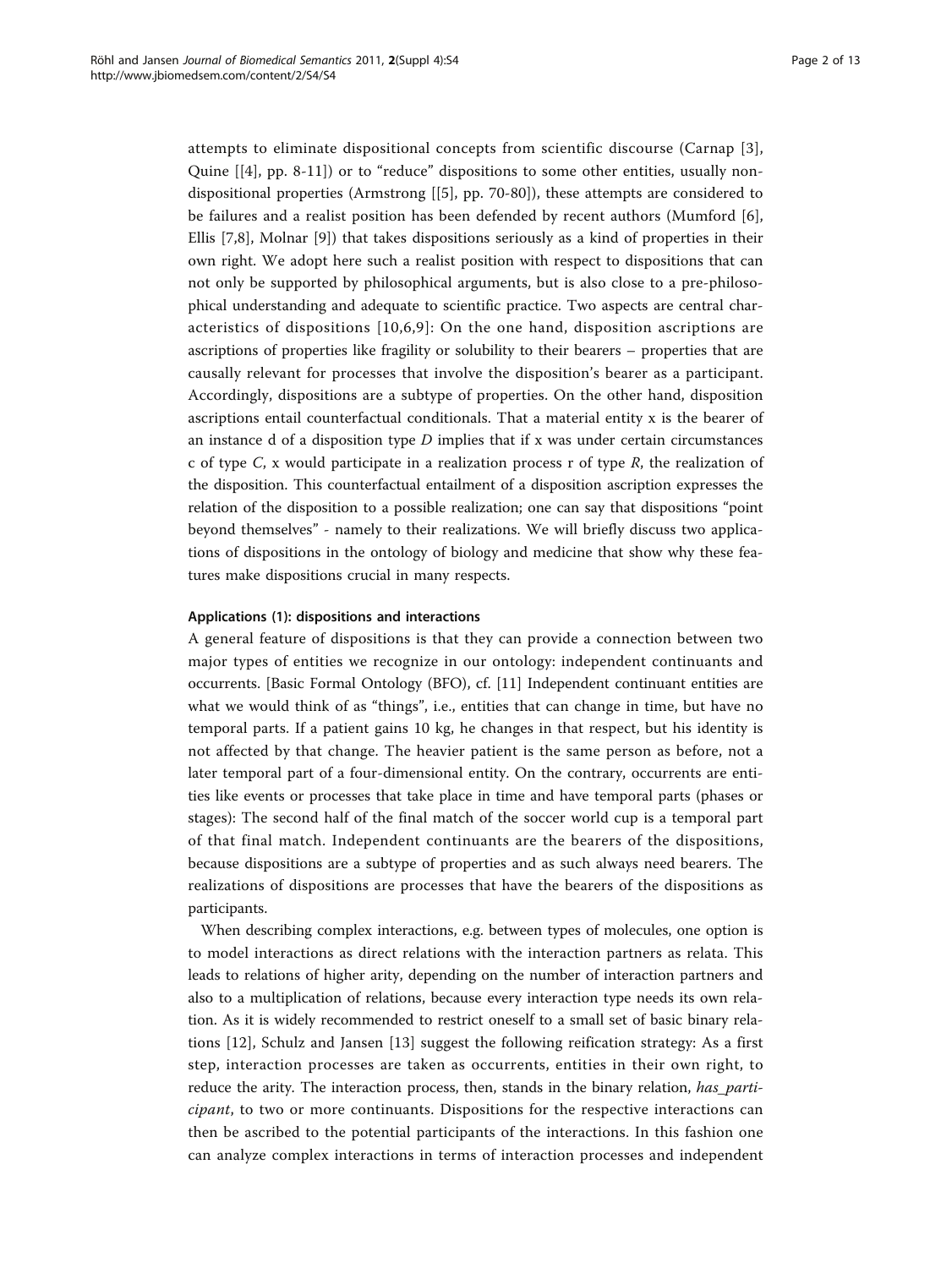continuants, the participants of these processes, and their dispositions in virtue of which they enter into the interactions. This approach is in line with prominent positions in the recent philosophical debates on causality and laws of nature that take interaction processes as realizations of the dispositions of the participants in interactions. Thus, dispositions connect the static structure of the world, i.e. the natural kinds of continuants, with the dynamical structure, i.e. the types of possible and actual causal processes [\[7,8](#page-11-0)].

#### Applications (2): diseases as dispositions

The central role of dispositions is shown by the fact that some recent biomedical ontologies define diseases as dispositions towards pathological processes (cf. [[14,](#page-11-0)[15](#page-12-0)], and OGMS, the Ontology for General Medical Science, [[16](#page-12-0)]). In OGMS a disease is characterized by three categorically distinct aspects disposition, disorder and course of disease. First, there is the disease as a *disposition* that can (but need not) cause various symptoms. The corresponding *disorder* is the basis of the disposition, i.e. the structure of properties that bring the disposition in question with it. The course of disease is the realization of the disease as a disposition; it is an occurrent or process. (Although this way of modelling diseases seems to be useful to us, this is not the place to defend it against alternative disease models. In the present context, it serves mainly as an example for the use of dispositions in present medical ontologies.)

The usefulness of this distinction between the disposition for and the realization of the course of disease becomes apparent when we think of drugs as "antidotes" that counteract or block the disposition that would usually be realized as the disease course [[14\]](#page-11-0). Two things should be noted: First, the disorder is specific for the disease. Not any presence of infectious agents in some organ means that the patient has a particular disease, but it must be the type of agents in the specific place for the disease in question. Second, this model implies that the term "disease" without further qualification is in fact ambiguous: The disorder and its associated disposition may in some cases be "dormant" until it is realized in the disease course (and it may even never be realized in some patients). This distinction is important, because it helps to describe the case of patients having the disease qua disorder or disposition but no symptoms, because the realization is blocked by an additional factor (e.g., by medication that counteracts the disease). A patient may carry the infectious agents and even spread them without exhibiting any typical symptoms, as it is often the case with infectious mononucleosis (Pfeiffer's disease) and other infectious diseases.

In this context it is also important that the relation between a disposition and its bearer is not confounded with the relation between a disposition and its basis, as bearer and base belong to different top level categories. Using BFO categories as our top level ontology [[11,](#page-11-0)[17\]](#page-12-0), we can align them as follows: The bearer is an independent continuant or Aristotelian substance, i.e. the diseased organism or a part thereof. The disorder is a property (or a set of properties) of the bearer, thus it is a dependent continuant. We will come back to that distinction later (in the section "Base\_of").

Here we argue that in order to clarify the dependencies among bearer, base and realization of a disposition, the OGMS-"triangle" should be extended to a "square" including the substantive bearer, the base, the disposition and the realization as its corners.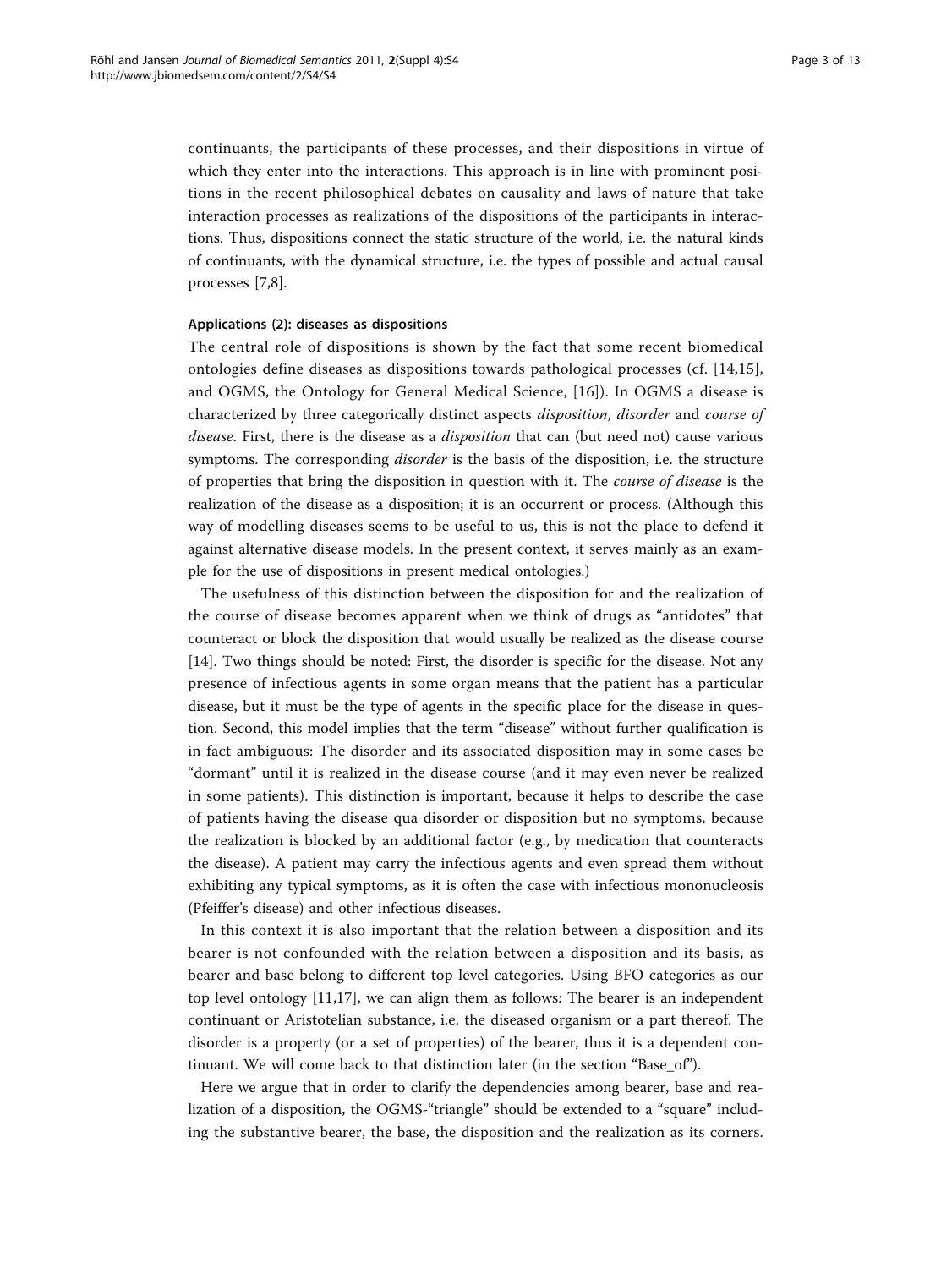<span id="page-3-0"></span>We shall now further inquire into the edges of this "square" (cf. Figure 1), i.e. the formal ontological relations between these (types of) entities.

# Methods

# Formal relations for the representation of dispositions

In the top-level ontology BFO ("Basic Formal Ontology"), dispositions are taken as a type of "realizable entity" (with two siblings, "function" and "role") which in turn is a subclass of "dependent continuant" (with sibling "quality")[[18](#page-12-0)]. Thus there are two relations that are in any case necessary for a disposition: As a dependent continuant it needs an independent continuant as its bearer. And as a realizable it points to a realization, a process entity that will be realized, given the appropriate conditions. But disposition ascriptions can be considerably more complex: A disposition ascription according to the schema "x has disposition D for realization R with trigger T under circumstances C with probability P" as suggested in [[13\]](#page-11-0) has no less than six relata: the independent continuant x that has the disposition, the disposition D, the realization R (process), the trigger T and the circumstances C, and a probability P of the realization. The Description Logics that are used by ontology languages like OWL, however, can deal well with binary relations only [[19,20](#page-12-0)].

In the following, we will try to reduce this complexity in a systematic fashion, using binary relations only. However, considerable difficulties will remain. And clearly, the triple <trigger, disposition, realization> is the core of the usual conception of dispositions, so it seems a rather contrived move to split this ternary relation up. Thus the following should be considered as a compromise between what we see as the essential ontological connections and the restrictions forced by the practical necessity of using only binary relations. It should also be noted that the results presented in this paper are to be understood as the theoretical basis for the use of dispositions in domain

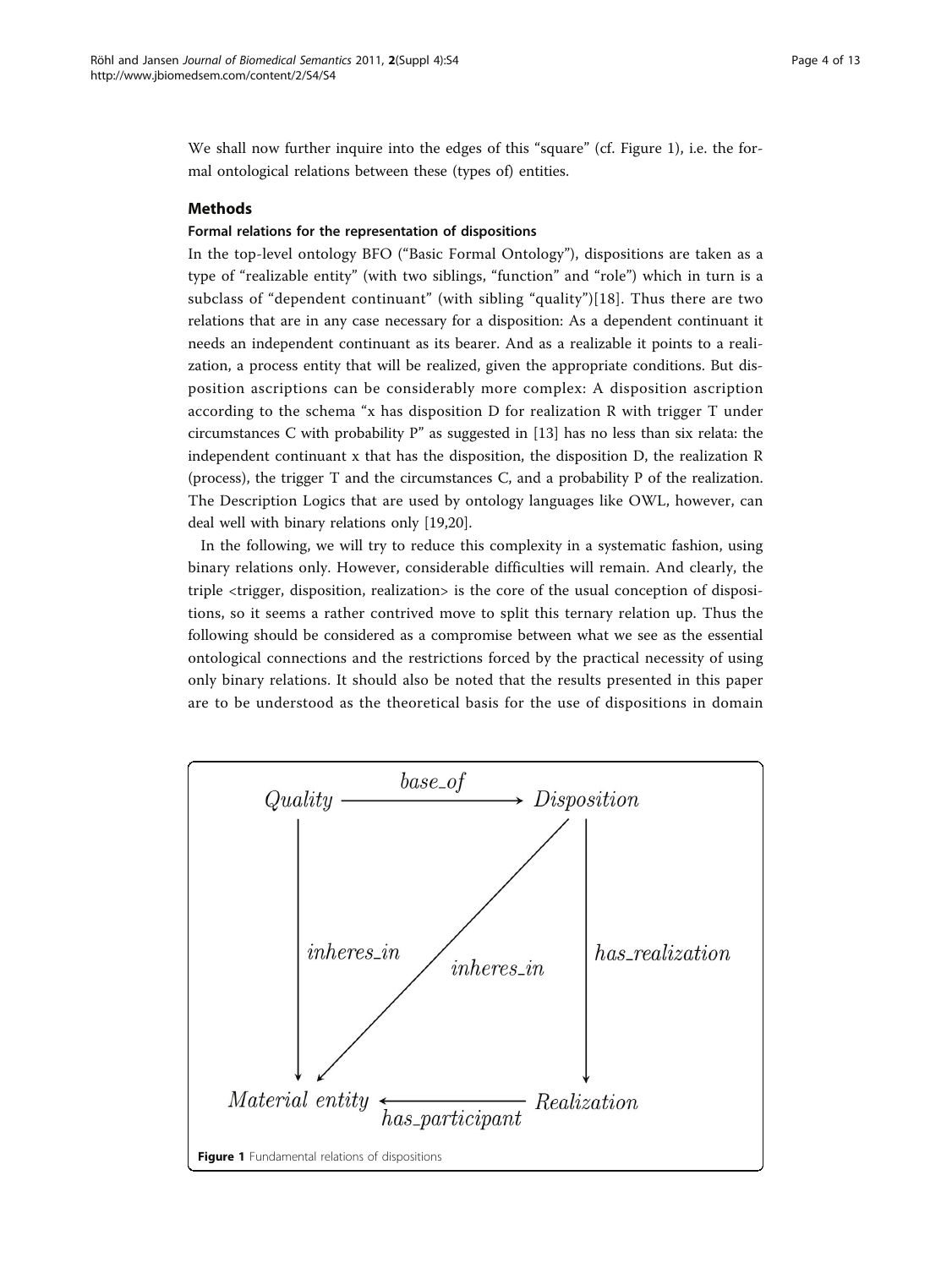ontologies. Their performance in concrete applications has to be evaluated in the future.

#### Expanding expressibility

In the examples from SNOMED CT mentioned in the introduction, dispositions are only characterized by means of their realizations. Similarly, in the OGMS approach to diseases, diseases as dispositions are only related to the bodily disorder underlying it and the pathological process. This makes things easy when it comes to formal relations, for only few binary relations are required to represent the OGMS triangle [\[14](#page-11-0)]. The approaches of SNOMED CT and OGMS, however, have a rather restricted expressivity. For they cannot distinguish between dispositions for the same realization albeit under several circumstances. But then disposition ascriptions seem to become trivial. For anything, or so the stock argument goes, is fragile under some circumstances. A rose petal is usually quite flexible, but when it is frozen, it will break when twisted. And virtually any human being has a tendency to nausea, if the circumstances are sufficiently extreme. The meaning intended by the developers of SNOMED CT is, of course, that some patients have a tendency to develop nausea in circumstances in which healthy people do not exhibit this tendency. A typical move in this situation is to refer to standard conditions for the realization. For some parameters, there are conventions about which range of the parameters corresponds to standard conditions, but in other cases it is not clear which conditions are standard. In any case, this move will deprive us of the possibility to say anything about reactions in special conditions. In order to be able to make such points, we have to relate dispositions not only to their realizations, but also to the events or processes that trigger these realizations.

It is true that in many cases the trigger of a disposition might not be known, and in other cases we may even have good reasons to assume that no trigger is involved. Current nuclear physics, for example, argues that the dispositions responsible for the decay of Uranium nuclei do not have any trigger but are irreducibly probabilistic. Nevertheless, we need to take triggers into account for many biomedical cases. Otherwise we cannot distinguish, say, the pathological tendency to bleed that comes along with haemophilia from the physiological tendency to bleed when, e.g., a child looses a milk tooth.

Moreover, some medical dispositions are mainly classified by the triggers, as, e.g., hypersensitivities or allergies [[21\]](#page-12-0). Obviously, without taking triggers into account, an ontology of dispositions cannot include this class of medically important dispositions. In such cases, however, often the allergenic substances are said to be the the triggers of the allergic reaction, and substances are not events. But we can easily accommodate this, for it is not the substance as such that is the trigger of the allergic reaction, but the contact between the patient and the allergen, or the patient's being exposed to the allergenic substance. And these are, again, events.

#### Starting with the simple

In order to get started, we will first consider simplified types of disposition ascriptions at the expense of more complicated examples (cf. Table [1](#page-5-0)). We will (1) concentrate on "sure fire dispositions", i.e. such dispositions that will necessarily be realized given the respective realization conditions. Hence we will abstract from all those dispositions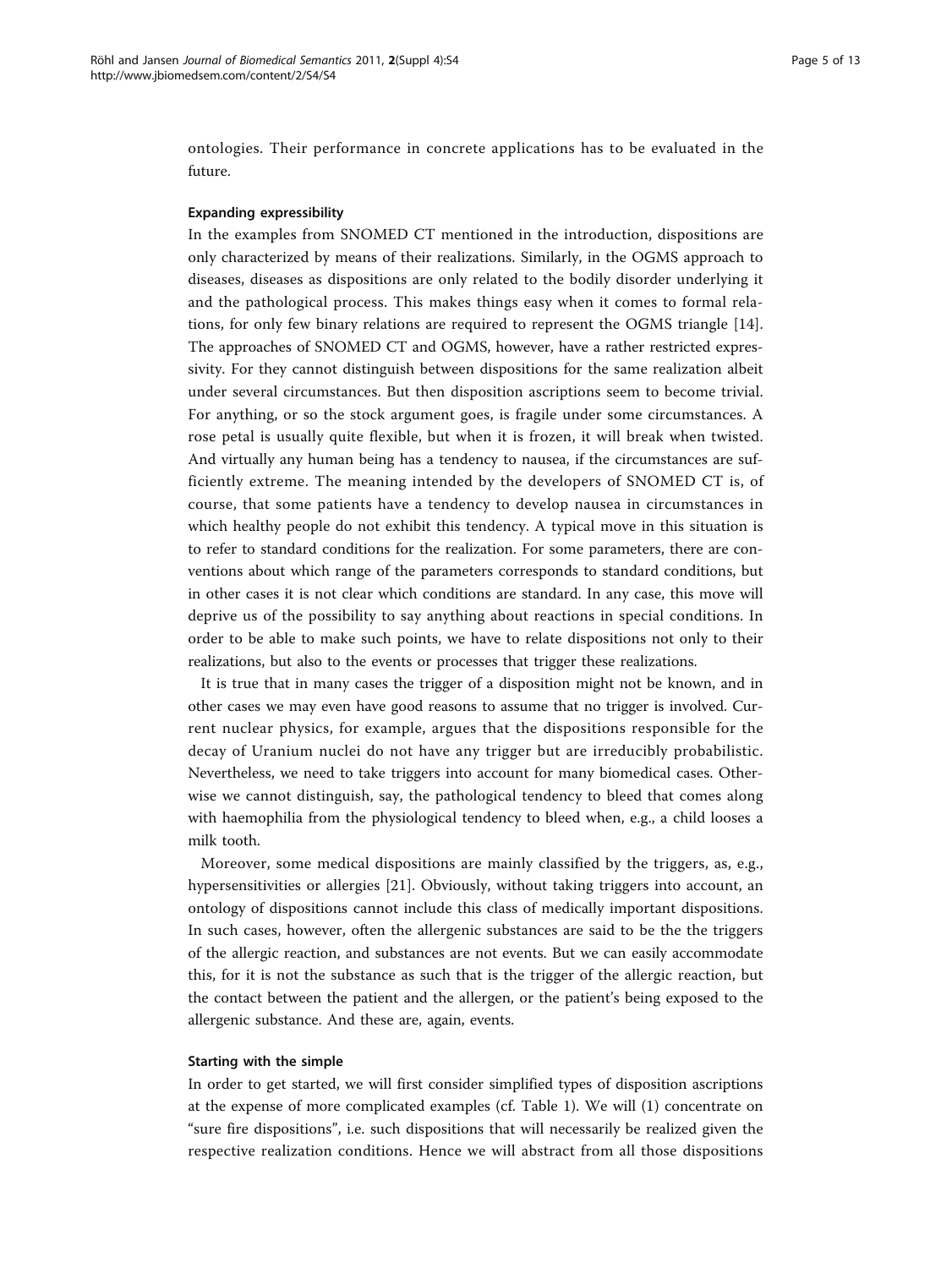<span id="page-5-0"></span>

|  |  |  |  | Table 1 Types of surefire dispositions |
|--|--|--|--|----------------------------------------|
|--|--|--|--|----------------------------------------|

|                                      | for exactly one type of realization                                             | for more than one type of realization                                           |  |
|--------------------------------------|---------------------------------------------------------------------------------|---------------------------------------------------------------------------------|--|
|                                      | with more than one<br>with exactly<br>possible trigger-type<br>one trigger-type | with more than one<br>with exactly<br>possible trigger-type<br>one trigger-type |  |
| Exactly one type of<br>disposition   | Single track                                                                    | Multi-track                                                                     |  |
| More than one type<br>of disposition | "Polycausality"                                                                 | "Chaos"                                                                         |  |

that even in "ideal conditions" will be realized with a certain probability only, and which are often called "propensities" [\[22\]](#page-12-0) or "tendencies" [\[1](#page-11-0)]. This seems to be ontologically sound, as the ascription of a probability does not establish any ontological addition. For the purpose at hand, a probability is a real number from the interval  $[0,1]$ , and the ascription of the probability is a function of the tuple <disposition, realization> into that interval. It seems plausible that such a function can be attached after we have disentangled the main complex. We will also (2) ignore the distinction between "trigger" and "background conditions" and focus on triggering processes only. The ontological basis for this distinction is that triggers come along with changes (the striking of the match), while background conditions may remain constant (presence of oxygen). But to a large degree, this distinction is a pragmatic one. Usually the background conditions are taken for granted, while the trigger is thought of as the causal factor that (a) makes a difference and (b) can be or actually is influenced by human action. But both the trigger and the background conditions are necessary conditions for the realization. In this paper, we focus on the trigger, because background conditions can comprise categorially diverse kinds of entities (location, presence of oxygen, milieu of certain pH value, concentration) and it is currently not clear at all how many of these conditions are to be analyzed ontologically. It is very much desirable to integrate such conditions, once their ontological status becomes clear, because, e.g., the realization of a disease may be influenced by such additional conditions, be they health conditions of the patient or conditions induced by a drug treatment. Moreover, we will (3) start with cases where one type of disposition is correlated with exactly one type of realizations, i.e. we exclude dispositions that allow for several types of realizations (so-called "multitrack dispositions"). Finally, we will (4) consider only cases which involve exactly one type of trigger, i.e. we exclude all dispositions that can be triggered by processes of more than one type, as well as all those dispositions that need no trigger at all. These are severe restrictions, but it should be noted that there are many cases of everyday dispositions that seem to conform to them reasonably well, e.g. the striking of a match and its subsequent inflammation can be considered to be the unique trigger and realization of the match's inflammability disposition. A biochemical example is the disposition of a sample of Gram-positive bacteria like Staphylococcus aureus to turn dark blue in the process of Gram-staining. Medical examples include the disposition for the patellar ("knee jerk") reflex triggered by striking the spot below the patella, and the tendency to bleed without proper blood coagulation of a haemophiliac patient triggered by a lesion or the allergic reaction of a patient hypersensitive to penicillin. Moreover, we (5) ignore all questions regarding non-monadic dispositions for the purpose of this paper.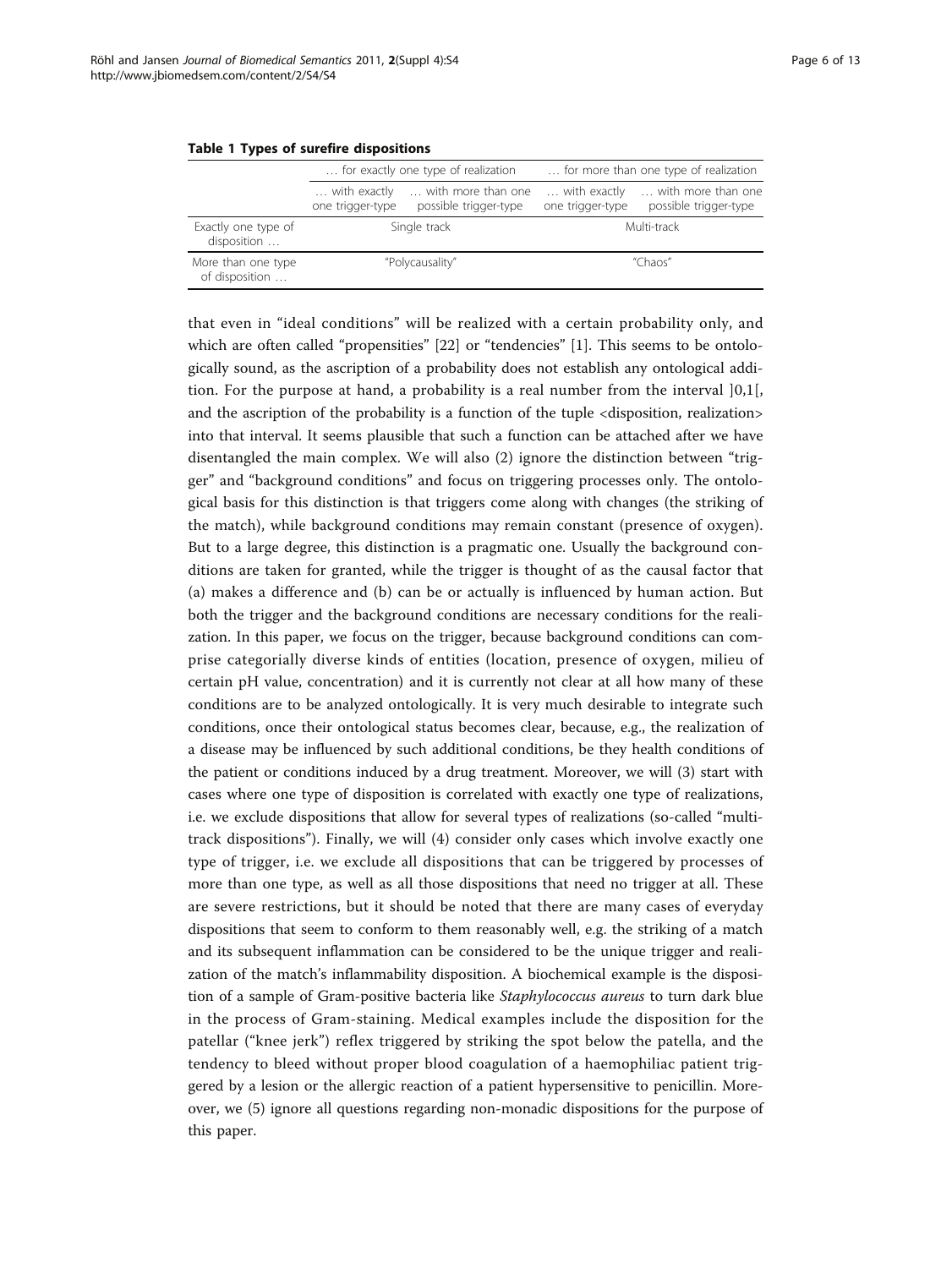#### Results

#### Binary formal relations

We now characterize the basic binary formal relations for the representation of dispositions. We start with the level of particulars. We follow the OBO Relation Ontology [[12](#page-11-0)] and regard as primitive the particular level relations instance\_of (which holds between a particular and its classes, both for processes and continuants) and has\_participant (which holds between particular processes and particular continuants). We also adopt the convention of using boldface for relations involving particulars and italics for relations between types. We use lower case letters for variables for instances and italicized upper case for variables for classes, while we both italicize and capitalize terms for classes. In addition, we use the particular level relation inheres\_in, which holds between individual instances of dependent and independent continuants [\[13](#page-11-0)]. It expresses a kind of one-sided ontological dependence, i.e. if  $p$  inheres in  $x$ , then it is possible that x exists without p, but not that p exists without x.

#### Has\_disposition

Given these primitive relations, we can define a relation has disposition along the following line:

x has\_disposition  $\textsf{d}:=\!\!\exists D\;d$  instance\_of  $D\land D$  is\_a Disposition  $\land$   $\textsf{d}$  inheres\_in  $\textsf{x}$ (1)

With the help of these particular level relations we can now start to define the wanted universal level relation has disposition (which is a subrelation of has\_property as defined in [[13](#page-11-0)]). This relation will be needed to express that certain types of things have some dispositions essentially. In these cases, all instances of a certain kind will have instances of the disposition type inhering in them, e.g. all aspirin pills have the disposition to relieve pain, and all sugar has the disposition to dissolve in water:

A has\_disposition D :=  $\forall x \ x$  instance\_of  $A \rightarrow \exists y \ y$  instance\_of D  $\land x$  has\_disposition  $y(2)$ 

We have, however, to be careful when applying this relation, as in many cases only some instances of a given type will have a certain disposition. E.g., only some patients have the disposition to show an allergic reaction to penicillin, and only some mosquitoes have the disposition to transmit malaria.

#### Inheres\_in

The inverse relation of has disposition is a sub-relation of the general inheres in relation. Like all property instances, disposition instances need to inhere in some bearer in order to exist, as dispositions are dependent continuants. Even if particular dispositions are of the same type, their bearers do not have to be of the same type. E. g., tablets of quite different types, like aspirins and paracetamols, can be bearers of instances the same disposition type to relieve pain e.g. aspirin as well as paracetamol. If, however, all instances of a disposition have bearers of the same type, we can represent this by means of the inheres in relation, which we can define as follows:

D inheres in B :=  $\forall x$  (x instance\_of  $D \to \exists y$  y instance\_of B  $\land$  x inheres\_in y (3) Has realization

In addition, it will be useful to have relations linking a disposition to its realization and its trigger. It is, however, not possible to define such relations according to the usual all-some semantics, because the whole point of disposition ascriptions is that not every instance of a type of disposition needs to be realized: "For all instances  $x$  of  $D$  there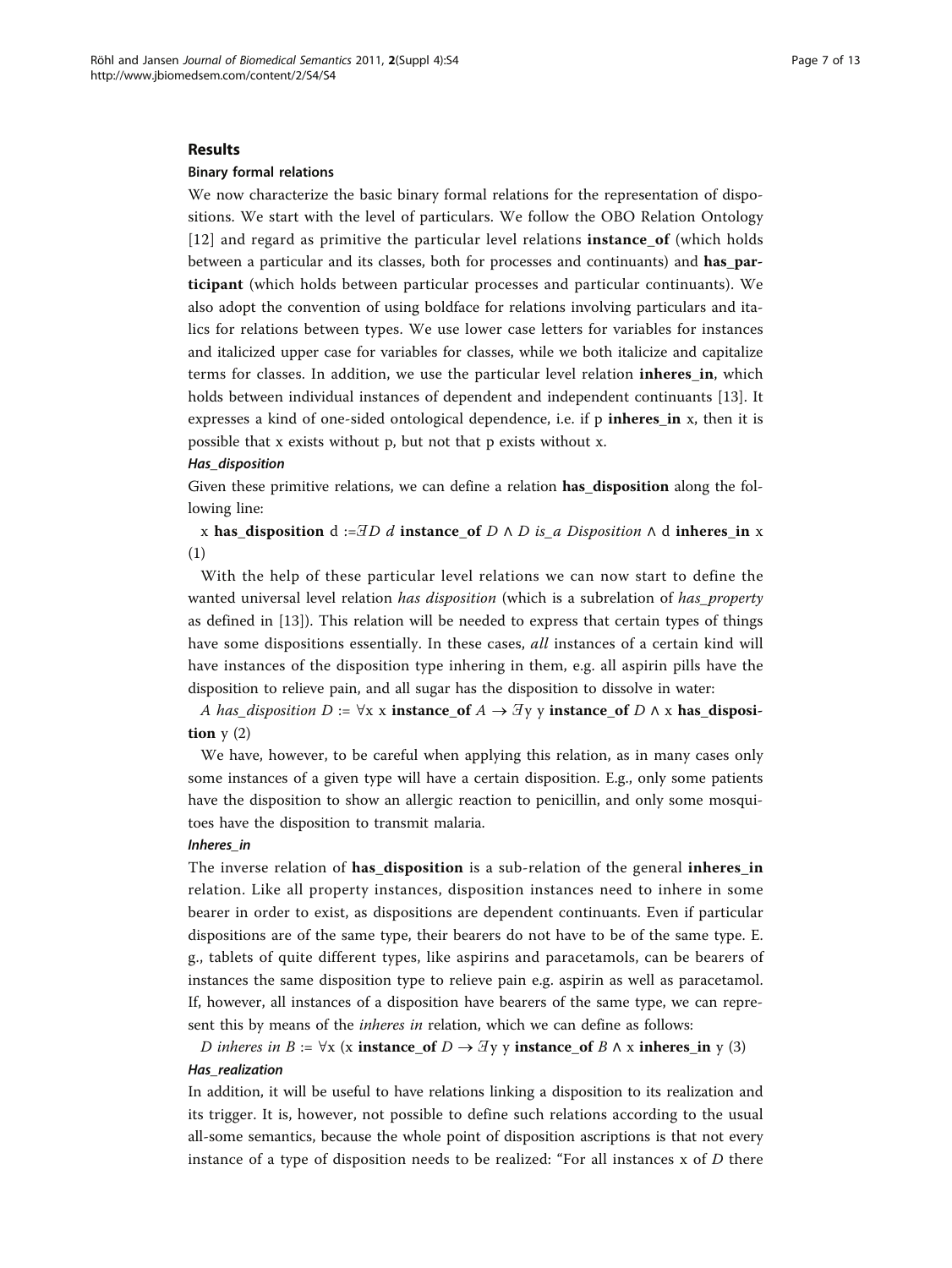exists an instance r of the process type  $R$ , such that r is the realization of  $x''$  is normally wrong - otherwise, all dispositions would always be realized. But a particular disposition of a particular material entity may never be realized and there are even cases in which no token of a disposition type is ever realized, because the triggering circumstances are never met. This is a feature, not a bug, as we want dispositions to be real without actual realizations. It is possible that there is a type of disposition of which no instance will ever be realized, like, the disposition of a nuclear power plant to explode, the realization of which is prevented by highly sophisticated technical machinery. (In most biomedical cases, however, usually some tokens of the disposition will be realized or will have been realized before.) We use has\_realization as the primitive relation that connects a disposition instance with any process instance which is its realization. This is both an ontological and a causal connection, and we can roughly characterize it by saying that the realization has been brought about by the disposition. Instead of using the all-some apparatus, we introduce *has\_realization* by setting up a set of value restrictions according to the following scheme: A type of process R is the realization type of a disposition type D if and only if any instance of D is realized, then the realization is of type R; i.e.

D has\_realization R :=  $\forall x$  (x instance\_of  $D \rightarrow (\forall y$  (x has\_realization  $y \rightarrow y$  instance of  $R$ ) (4)

# Has\_trigger

We will introduce two distinct relations to describe the trigger of a disposition. The trigger relation can have these two variants as we can split the fundamental nexus <disposition, trigger, realization> in two ways. When focusing on the disposition we consider the relation between the triggering process and the disposition that is realized because of the trigger, e.g. between the fragility of a glass and its dropping. On the other hand it seems natural to think of a (causal) connection holding between the triggering process and the realization of the disposition (the dropping of the glass triggers its breaking). Therefore we introduce a relation has trigger<sub>D</sub> that holds between the disposition and the triggering process and a relation  $has\_trigger_R$  that holds between the realization process and the triggering process. Now some dispositions (e.g., the disposition causing the patellar reflex) may be triggered several times, evoking as many realizations (knee jerks). On the other hand, any realization instance of a single-trigger disposition instance has, by definition, exactly one trigger instance. For this reason, we take the relation has\_trigger<sub>R</sub> as basic and use it to define the relation has\_trigger<sub>D</sub> as follows:

d has\_trigger<sub>D</sub> t  $\Leftrightarrow$   $\pi$ r (d has\_realization r  $\wedge$  r has\_trigger<sub>R</sub> t) (5)

Note that the relations with bold names concern the instance level relations. Given our simplifying assumption that there is exactly one type of realization and exactly one type of trigger for each disposition, we can formulate the corresponding relations on the level of universals. But the same cautionary remarks as in the case of has realization apply: Not for every particular disposition there is a particular trigger process, but at most for those particular dispositions that become actually realized. Thus, again, we cannot use the all-some apparatus but must express our knowledge about types of trigger processes using value restrictions along the following lines:

D has\_trigger<sub>D</sub> T :=  $\forall x$  (x instance\_of D  $\rightarrow \forall y$  (x has\_trigger<sub>D</sub>  $y \rightarrow y$  instance\_of T)) (6)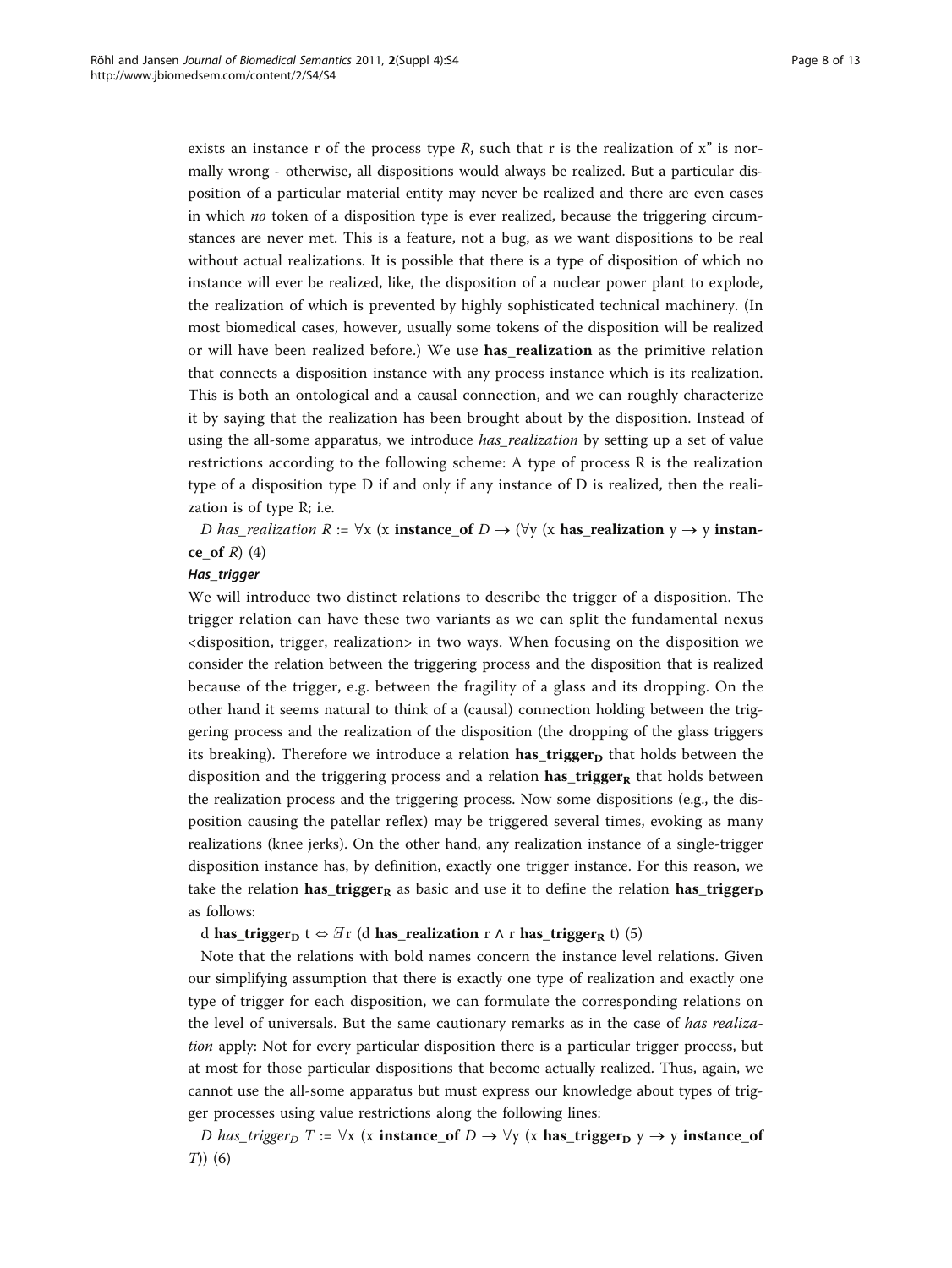If a disposition requires exactly one type of trigger, then it holds for has trigger<sub>R</sub> that every realization must have been triggered by an instance of that class and we can define:

*R has\_trigger<sub>R</sub>*  $T$  :=  $\forall$ x (x **instance\_of**  $R \to \exists$ y y **instance\_of**  $T \wedge$  x **has\_trigger**<sub>R</sub> y) (7)

#### Base\_of

Important discoveries about dispositions regard the question how dispositions are brought about through the interplay of micro-level structures and their properties. Such a microstructure is normally labelled as the "base" of a disposition. For example, the solubility of salt is based on the molecular structure of NaCl that allows the polarized water-molecules to break the ion bonds. While there are good reasons to assume that there are dispositions on the quantum physical level that do not have a non-dispositional "grounding", dispositions in the biomedical domain can probably always be connected to a set of properties that account for their existence. We do not introduce a further primitive relation on the particular level, but characterize the universal level relation through the need of a disposition instance inhering in the bearer of the base quality:

 $(Q \text{ is}_a \text{ Quality} \land D \text{ is}_a \text{ Disposition} \land Q \text{ base of } D) \rightarrow \forall q \text{ (}q \text{ instance}_o f Q \rightarrow \exists b$ (q inheres\_in b  $\wedge$   $\overline{A}$ d (d instance\_of D  $\wedge$  d inheres\_in b))) (8)

While equal bases bring along instances of the same type of dispositions, the inverse does not hold. As a rule, in the biomedical domain instances of the same type of disposition can be constituted by instances of different types of base qualities. Our general formulation leaves leeway for several candidates for bases. If a patient lacks a certain enzyme, one could either take that absence as the basis of the disposition for the resulting pathophysiological processes. Or, to avoid "negative entities" like absences, one could say that the whole pathological (micro-)structure of an organ is the base of the respective disposition for a pathological process. Such a pathological structure can be further analyzed into its constituents and their respective dispositions. Thus we get something like a "cascade" of dispositions: The disposition to produce insufficient amounts of the enzyme leads to the bodily state characterized by lack of the enzyme and that state is in turn the base for the disposition for pathological processes resulting from that state. An advantage of disposition talk is, however, that we do not have to name or even to know the base. E.g., we often know the dispositions of a drug from clinical studies without knowing anything about the molecular mechanism that is the base of these dispositions.

This approach seems more general and more appropriate than the suggestion implied in OGMS [[14\]](#page-11-0) to take a material part of the bearer of the disposition as the "base" of that disposition. In fact, the latter approach seems to be based on a conflation of the distinct roles of bearer and base of a disposition. There are some special cases where this latter approach works to some extent, as the disposition of the whole is grounded in a respective disposition of a proper part of the whole. A patient's disposition to deal with certain chemicals may be based on the respective disposition of his liver, one of the proper parts of this patient. But generally, as the above example of the water-solubility of NaCl shows, this disposition is not simply based on the fact that this substance has  $Na<sup>+</sup>$  ions as parts, but on the properties of the micro-constituents and their specific structure, hence on a set of qualities of the whole soluble stuff. And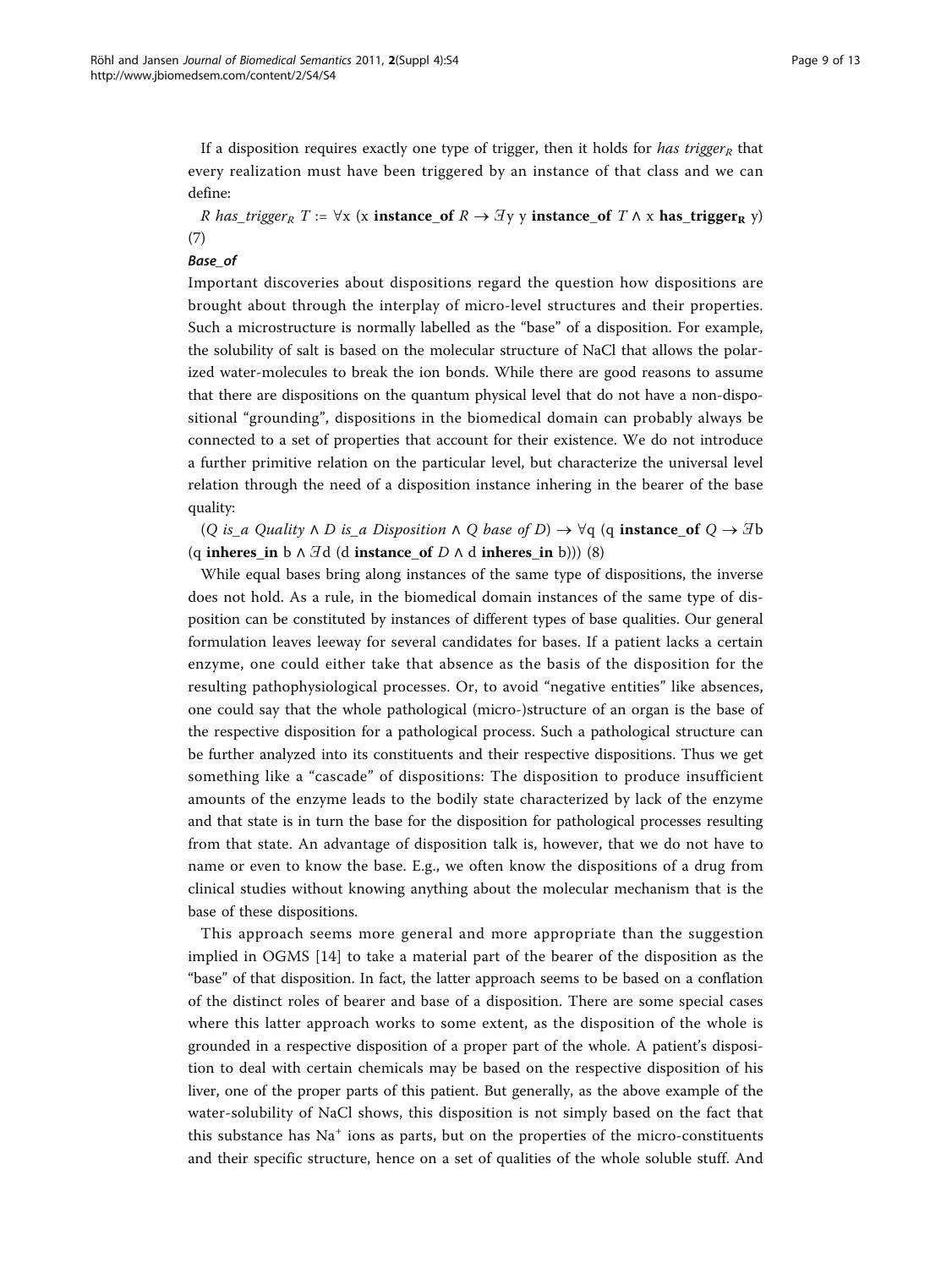of course, the liver's disposition to remove harmful substances from the rest of the body is based on the functional structure of that organ as a whole. A whole x may have a disposition d, because one of its parts p is the bearer of this disposition. But then we are still faced with the question what confers the disposition d on that part p. In any case, the relation between a disposition and its bearer is ontologically different from the relation between a disposition and its base. The former is a relation between a disposition (a dependent continuant) and an independent continuant and the latter is a relation between a disposition and a structured aggregate of dependent continuants.

#### Principles for surefire dispositions

To connect these relations with each other we now suggest a number of postulates that are intuitively plausible for surefire dispositions. These principles could be added as axioms to respective knowledge bases. The first one is the realization principle, i.e. the principle that if a disposition and its trigger are given, the realization will happen:

( $\exists D\ D\ is\_a$  Disposition  $\wedge$   $\exists\ T\ T\ is\_a$  Process  $\wedge$   $\exists\ R\ R\ is\_a$  Process  $\wedge$   $D$  has\_trigger $_D$  T  $\wedge$  D has\_realization R  $\wedge$   $\overline{A}$ d d instance\_of D  $\wedge$   $\overline{A}$ t t instance\_of T)  $\rightarrow$   $\overline{A}$ r r instance\_of  $R(9)$ 

As before, we suppress all time indices in the present paper for the sake of brevity. The second principle is the bearer principle which is valid for all kinds of dispositions, i.e. the principle that the bearer of the disposition is a participant of the respective realization process. The following formulation of this principle, however, relies on the realization principle, and is thus only valid for surefire dispositions:

( $\exists D\ D\ is\_a$  Disposition  $\wedge$   $\exists\ T\ T\ is\_a$  Process  $\wedge$   $\exists\ R\ R\ is\_a$  Process  $\wedge$   $D$  has\_trigger $_D$  T ∧ *D has\_realization R* ∧  $\mathcal{F}$ d d **instance\_of** *D* ∧  $\mathcal{F}$ t t **instance\_of**  $T$  ∧  $\mathcal{F}$ b d **inheres\_in** b)  $\rightarrow$   $\pi$  (r instance\_of R  $\land$  r has\_participant b) (10)

It seems plausible that a process normally is the realization of several different dispositions of the participants of the process. Therefore the converse of (10) will not hold; we cannot infer uniquely from an occurring process which dispositions it is a realization of. Some authors even speak of "complementary dispositions" that come in pairs [[14,](#page-11-0)[23\]](#page-12-0): For example, the disposition of a type of key to open a particular type of lock is complementary to the disposition of that type of lock to unlatch when that kind of key is inserted and turned. The disposition of the key can only be realized, if the disposition of the lock is being realized, too. In molecular biology, the key-lock-metaphor is often used for the dispositions of molecules for reaction that are to some extent grounded in the molecule's geometry [\[14](#page-11-0)]. According to this view, a movement is the realization of both an active disposition to cause motion and a passive disposition to undergo motion. But any participant participates in the respective process in virtue of one of its passive or active dispositions.

Finally, we should remark that the following relations hold between the top-level categories in our square diagram discussed above (Figure [1\)](#page-3-0):

Disposition inheres\_in Material Entity Quality inheres\_in Material Entity Disposition has\_realization Process Realization has\_participant Material Entity Quality base\_of Disposition Disposition has\_base Quality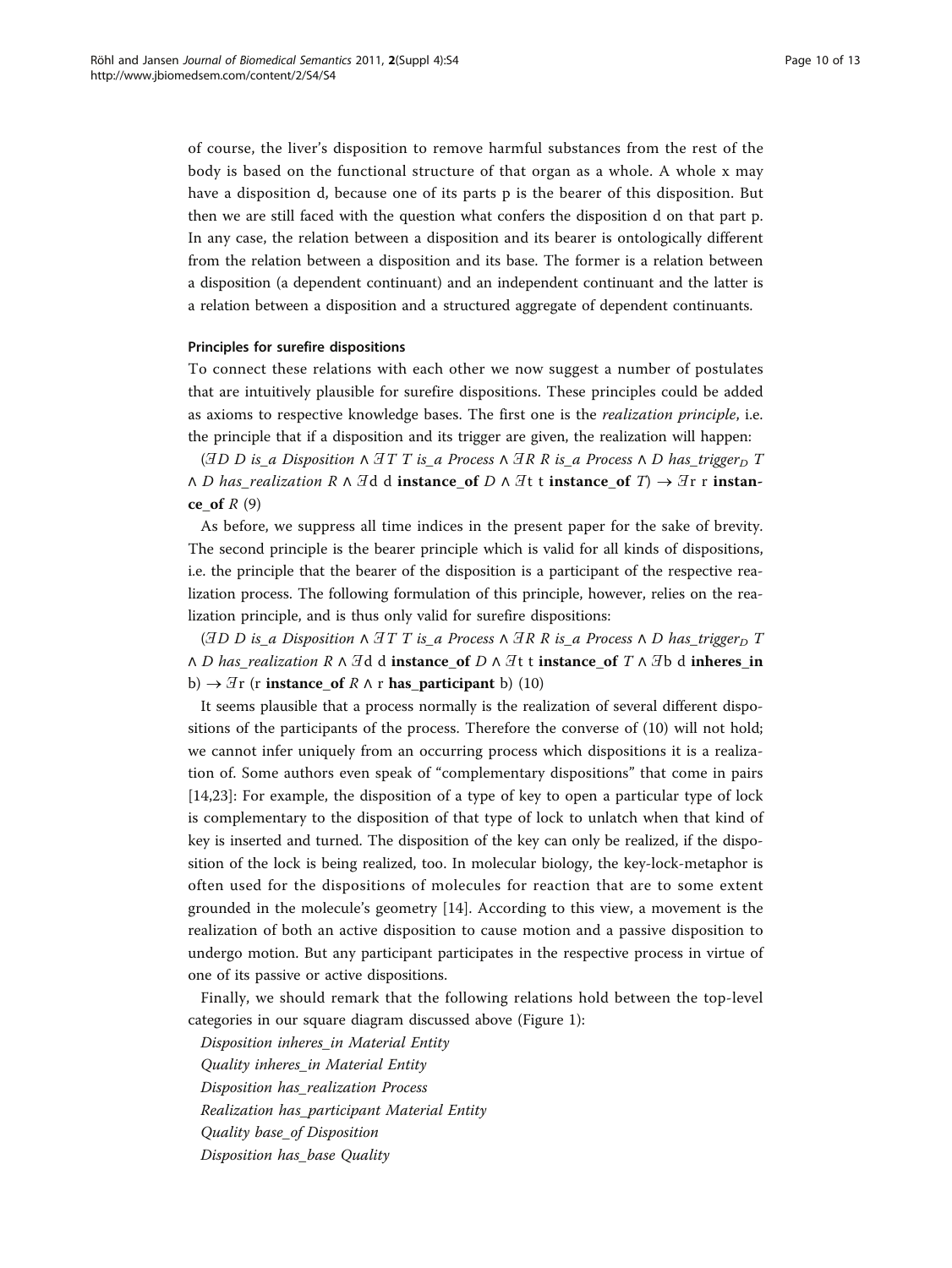As we have already noted before, the last two assertions might not be true in unrestricted generality, whereas they seem to be plausible for all biomedical entities.

## **Discussion**

We characterized the main ontological dependencies and relations between dispositions, their bearers, triggers and realizations. Starting with several simplifying assumptions, these originally complex relations were split up in binary relations and formally defined in first order logics. The simple cases that can be modelled in this fashion seem rather limited, and there would be considerable gains in expressibility, if at least ternary relations could be used. We will sketch an approach to extend our basic analysis to include one set of more interesting and realistic cases: multi-track and multi-trigger dispositions. A fragile thing can break into pieces, but it can also crack or splinter – and all of those would count as realizations of fragility. We can also trigger the fragility disposition in different ways, like striking, throwing onto a hard surface etc. Similar things appear in medical cases, in which the realization of a disease, the course of the disease leading to certain symptoms, may cover a wide spectrum of behaviour.

There are several options here. One would be to analyze such dispositions by "finegraining", i.e. "splitting up" a multi-track or multi-trigger disposition into a set of more precisely specified ones, each with its specific triggering conditions and realization. To these finely grained dispositions our analysis could be applied, because they obey the single-track/single-trigger restrictions. In some cases there are systematic connections between the fine-grained dispositions as, for example, in the ability of a litmus paper to exhibit different shades of blue or red if put into a solution depending on the pH value of that solution. Here we have fine-grained dispositions that are systematically unified, because they are all shades of colour and all their triggers are contacts with solutions of pH values. But this strategy does not always seem appropriate to some central applications in the biomedical domain. A disease may have different disease courses as its realizations, but still be the same disease, and because the underlying disorder is the same, it cannot be split up in fine-grained dispositions. Hence, we would lose one of the advantages gained by introducing dispositions into an ontology in the first place.

Another option would then be to give a disjunctive list of the possible realizations of multi-track dispositions. In many cases, these realizations will exclude each other, but in others they will not be mutually disjoint: The realization of a particular disease may involve fever or nausea or both of these. For the medical domain this approach seems to be the most appropriate. More formally, if we give up the single realization condition, the multitrack disposition D has now several possible realizations types  $R_1, R_2, \ldots$  $R_n$ . Accordingly, we can set up a defined class  $R^*$  as the union class of all these realization types:

x instance\_of  $R^* \Leftrightarrow$  x instance\_of  $R_1 \vee x$  instance\_of  $R_2 \vee ... \vee x$  instance\_of  $R_n$  (11)

Having this defined class at our disposal, we can state (12) as a modified version of (4):

D has\_realization  $R^* := \forall x$  (x instance\_of  $D \to (\forall y \ (x \ has\_realization \ y \to y$ instance\_of  $R^*$ ) (12)

With the help of  $R^*$  we can also formulate (13) as a modification of the realization principle (9) for multitrack dispositions: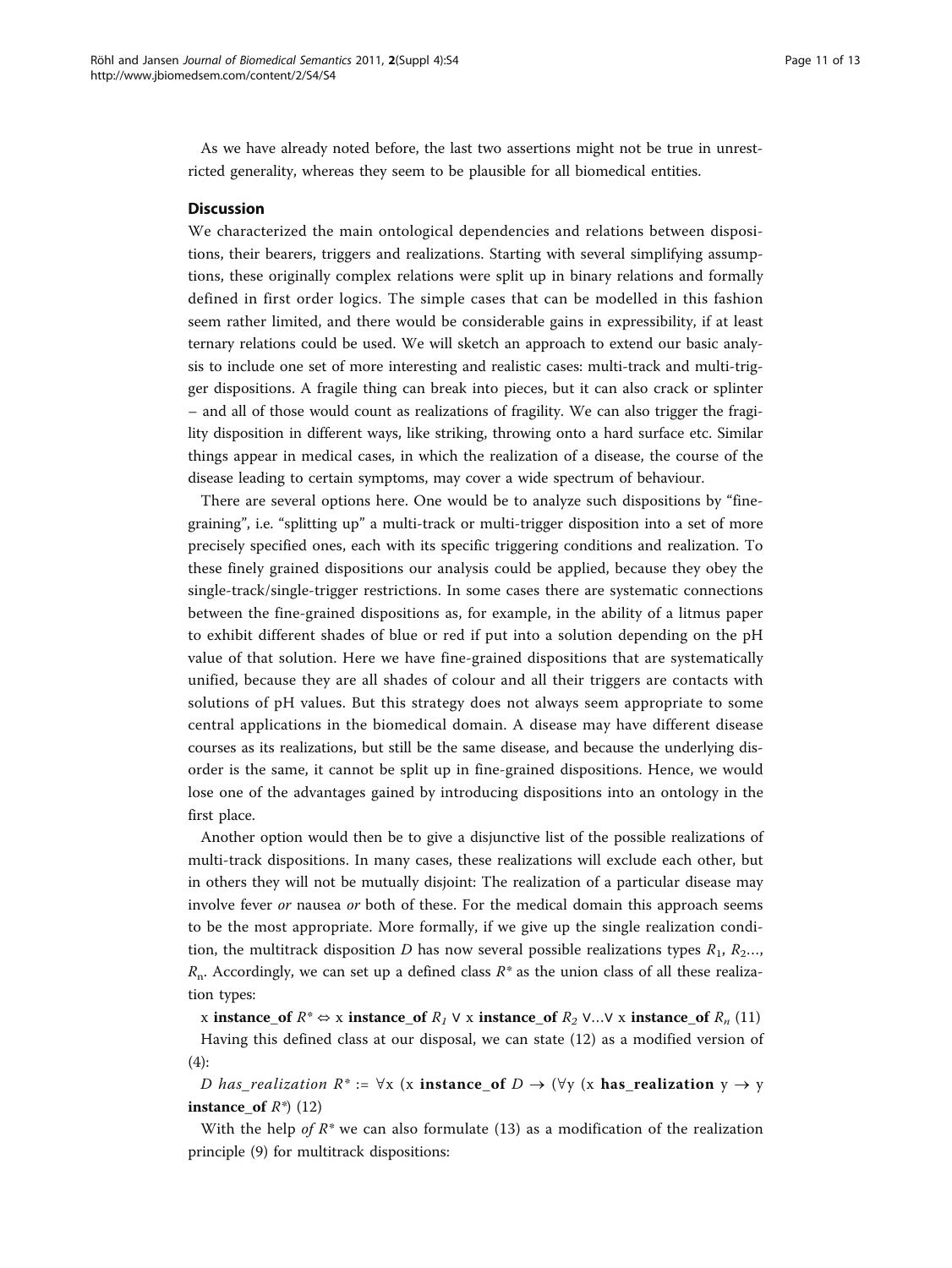<span id="page-11-0"></span>(AD D is\_a Disposition  $\wedge$  AT T is\_a Process  $\wedge$  A $R_{1...n}$   $R_i$  is\_a Process  $\wedge$  A $R^*$  ( $\forall$ x (x instance\_of  $R^*$  ⇔ x instance\_of  $R_1$  ∨ x instance\_of  $R_2$  ∨...∨ x instance\_of  $R_n$ ) ∧ D has\_trigger<sub>D</sub> T  $\land$  D has\_realisation R\*  $\land$  H  $d$  d instance\_of D  $\land$  H t instance\_of T))  $\rightarrow$  $\mathcal{F}$ r (r **instance\_of**  $R^*$ ) (13)

One can proceed similarly for multi-trigger dispositions by modifying definition (7), replacing "T" by "T\*", with  $T^*$  being defined as the union class of all alternative trigger types  $T_1$ ,  $T_2$ ...,  $T_n$  of D:

x instance\_of  $T^* \Leftrightarrow x$  instance\_of  $T_1 \vee x$  instance\_of  $T_2 \vee ... \vee x$  instance\_of  $T_n$  (14)

These replacements look almost trivial, but it should be noted that the defined union classes  $R^*$  and  $T^*$  are far less informative than the original types of processes that were assumed to be "natural" types, not disjunctively defined ones. In future work we will investigate if and how these options can be related to the formal relations presented above and inquire into their potential to structure biomedical ontologies of various sizes.

#### Conclusions

For the restricted set of single-trigger and sure-fire dispositions the essential ontological relations of dispositions to their bearers, triggers and realization processes can be modelled, using only binary relations with logically rigorous definitions. However, extending this approach to more complex cases seems to be difficult. Some options how to proceed have been sketched and should be explored further in future work.

#### Acknowledgements

Many thanks to Niels Grewe for stimulating discussions as well as to the anonymous referees and the participants of the OBML-workshop, Mannheim, September 9-10, 2010, where this paper was presented, for helpful comments. Research for this paper was funded by the German Research Foundation (DFG) within the research project "Good Ontology Design" (GoodOD).

This article has been published as part of Journal of Biomedical Semantics Volume 2 Supplement 4, 2011: Proceedings of Ontologies in Biomedicine and Life Sciences (OBML 2010). The full contents of the supplement are available online at [http://www.jbiomedsem.com/supplements/2/S4.](http://www.jbiomedsem.com/supplements/2/S4)

#### Authors' contributions

Both authors contributed equally to the present work.

#### Competing interests

The authors declare that they have no competing interests.

#### Published: 9 August 2011

#### References

- 1. Jansen L: Tendencies and other Realizables in Medical Information Sciences. The Monist 2007, 90(4):534-555.
- 2. SNOMED CT (Systematized Nomenclature of Medicine–Clinical Terms). Copenhagen: International Health
- Terminology Standards Development Organisation (IHTSDO); 2010.
- 3. Carnap R: Testability and Meaning,. Philosophy of Science 1936, 3(4):419-471.
- 4. Quine WVO: The roots of reference. La Salle: Open Court; 1974.
- 5. Armstrong DM: A world of states of affairs. Cambridge: Cambridge UP; 1997.
- Mumford S: Dispositions. Oxford: Oxford UP; 1998.
- Ellis B, Lierse C: Dispositional Essentialism. Australasian Journal of Philosophy 1994, 72:27-45.
- 8. Ellis B: Scientific Essentialism. Cambridge: Cambridge UP; 2001.
- Molnar G: Powers. A study in metaphysics. Oxford: Oxford UP; 2003.
- 10. Jansen L: On ascribing dispositions. In Dispositions and Causal Powers. Aldershot: Ashgate;Kistler M, Gnassounou B. 2007:161-177.
- 11. Spear AD: Ontology for the 21<sup>st</sup> Century. An introduction with Recommendations (BFO Manual). 2006 [[http://www.](http://www.ifomis.org/bfo/documents/manual.pdf) [ifomis.org/bfo/documents/manual.pdf\]](http://www.ifomis.org/bfo/documents/manual.pdf).
- 12. Smith B, et al: [Relations in Biomedical Ontologies.](http://www.ncbi.nlm.nih.gov/pubmed/15892874?dopt=Abstract) Genome Biology 2005, 6:R46.
- 13. Schulz S, Jansen L: Molecular Interactions: On the ambiguity of ordinary statements in biomedical literature. Applied Ontology 2009, 4:21-34.
- 14. Goldfain A, Smith B, Cowell LG: Dispositions and the infectious disease ontology. In Formal Ontology in Information Systems. Amsterdam: IOS Press;Galton A, Mizoguchi R 2010:400-413.